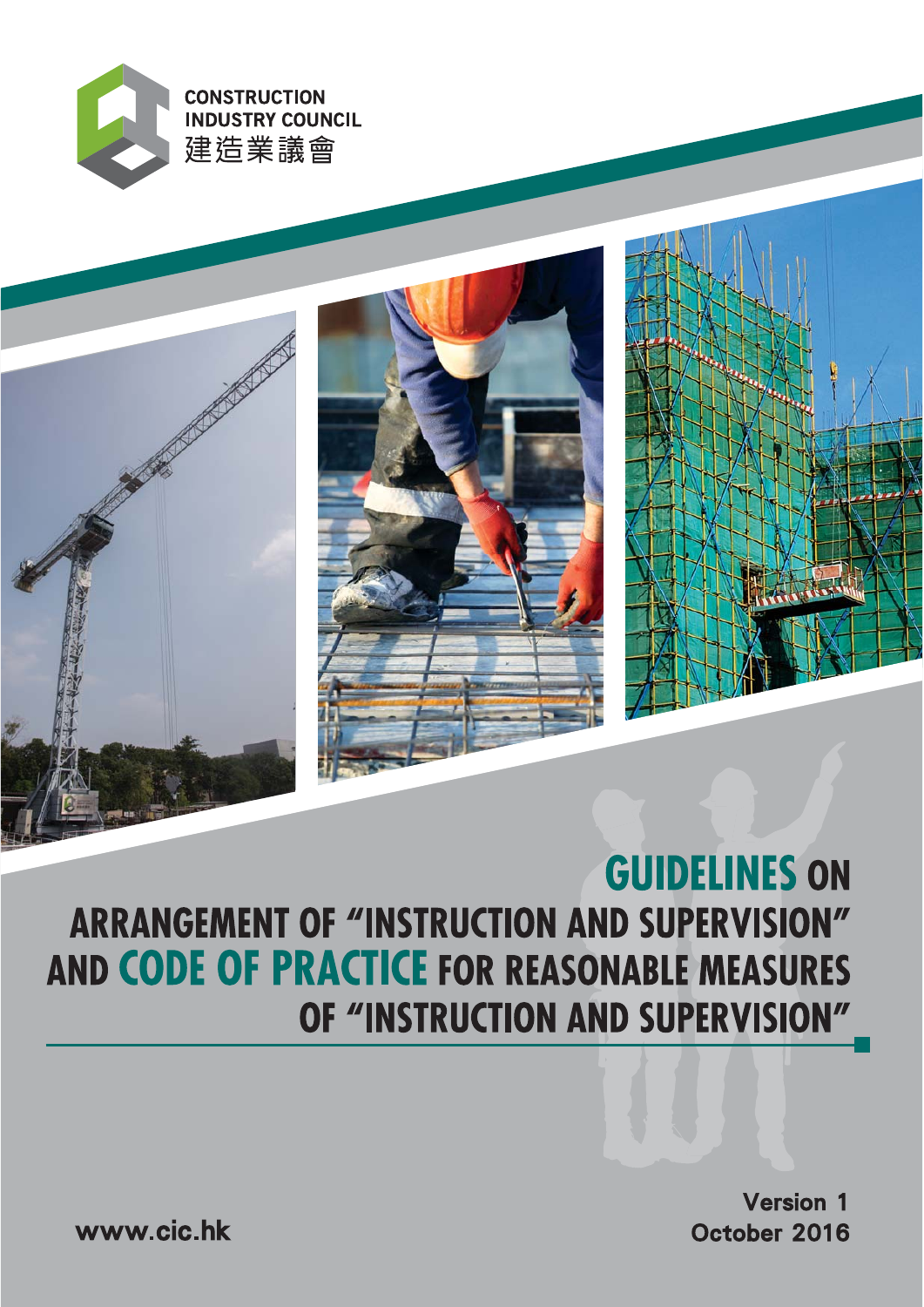### **Enquiries**

Enquiries on this publication may be made to the CIC Secretariat at:

Tel.: (852) 2100 9000 Fax: (852) 2100 9090 Email: enquiry@cic.hk Website: www.cic.hk

© 2016 Construction Industry Council.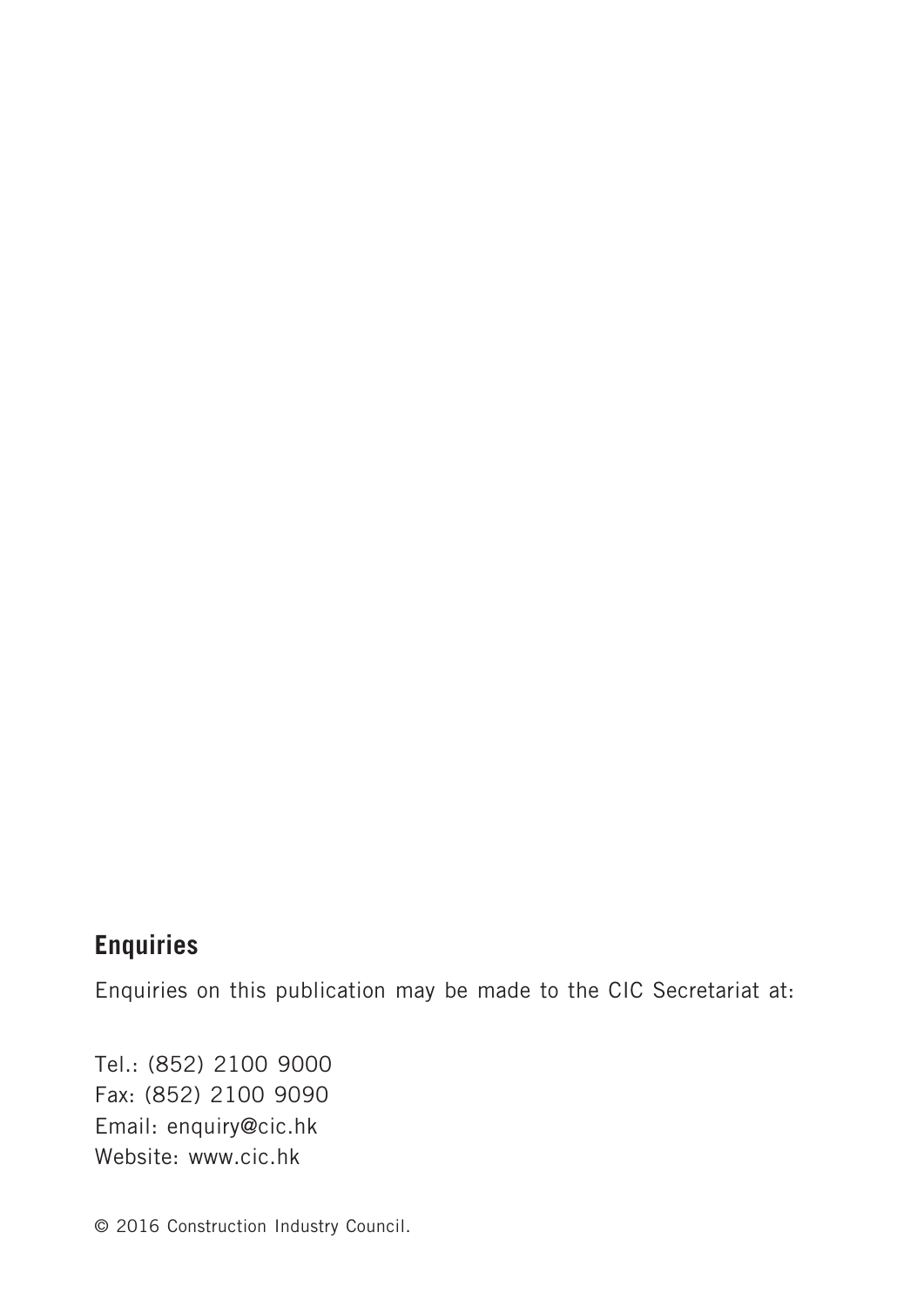# **Table of Contents**

### **Part 1**

### **Part 2**

|--|--|--|

### **Part 3**

| Guidelines on Arrangement of |  |
|------------------------------|--|
|                              |  |

### **Part 4**

| Code of Practice for Reasonable Measures of    |  |
|------------------------------------------------|--|
| Annex A Sample of Appoint Designated Person  8 |  |
|                                                |  |
|                                                |  |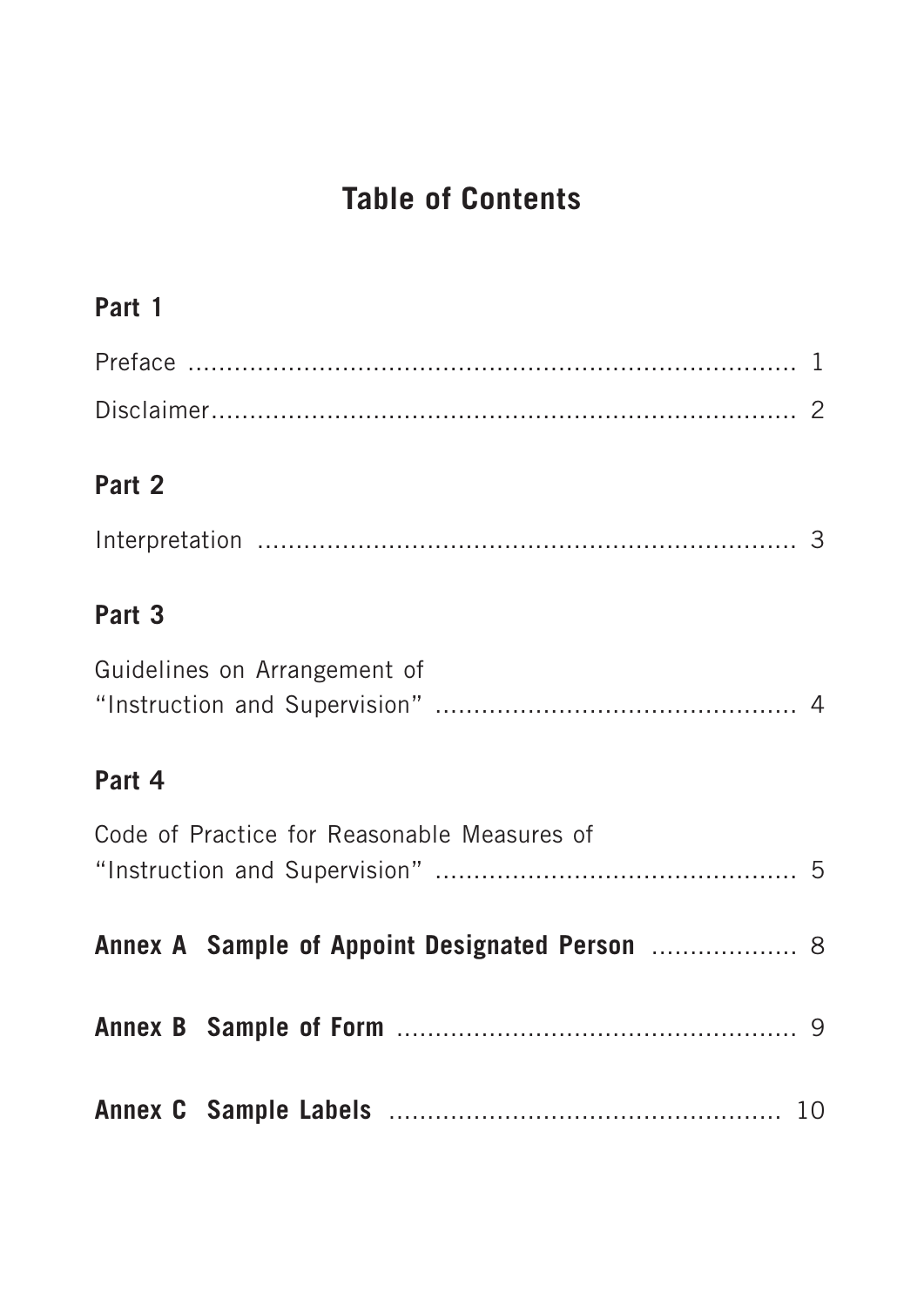# **Part 1 Preface**

- 1.1 The "designated workers for designated skills" requirement under the Construction Workers Registration Ordinance (Cap.583) (hereinafter called "the CWRO") stipulates that a worker must register as a registered skilled/semi-skilled worker or a registered skilled/semi-skilled worker(provisional), for a designated trade division, or work under the "instruction and supervision" of a registered skilled/semi-skilled worker for that designated trade division in order to carry out works of that trade division (except the "exempted works").
- 1.2 This publication provides guidelines on the arrangement of "instruction and supervision" under section 4 of the CWRO. It also provides a code of practice for the reasonable measures of "instruction and supervision" under section 4A of the CWRO as practical guidance for principal contractors, employers of workers and workers.
- 1.3 This publication consists of four parts: Part 1: Preface and Disclaimer; Part 2: Interpretation; Part 3: Guidelines on Arrangement of "Instruction and Supervision"; and Part 4: Code of Practice for Reasonable Measures of "Instruction and Supervision".
- 1.4 The Code of Practice for Reasonable Measures of "Instruction and Supervision" in Part 4 is issued by the Construction Industry Council ("CIC") in accordance with section 63B of the CWRO. According to Section 63C of the CWRO, any person shall not be liable to civil or criminal proceedings due to the failure of observing any provision in the Code of Practice. However, the Code of Practice may be admissible in evidence by the court in the legal proceedings.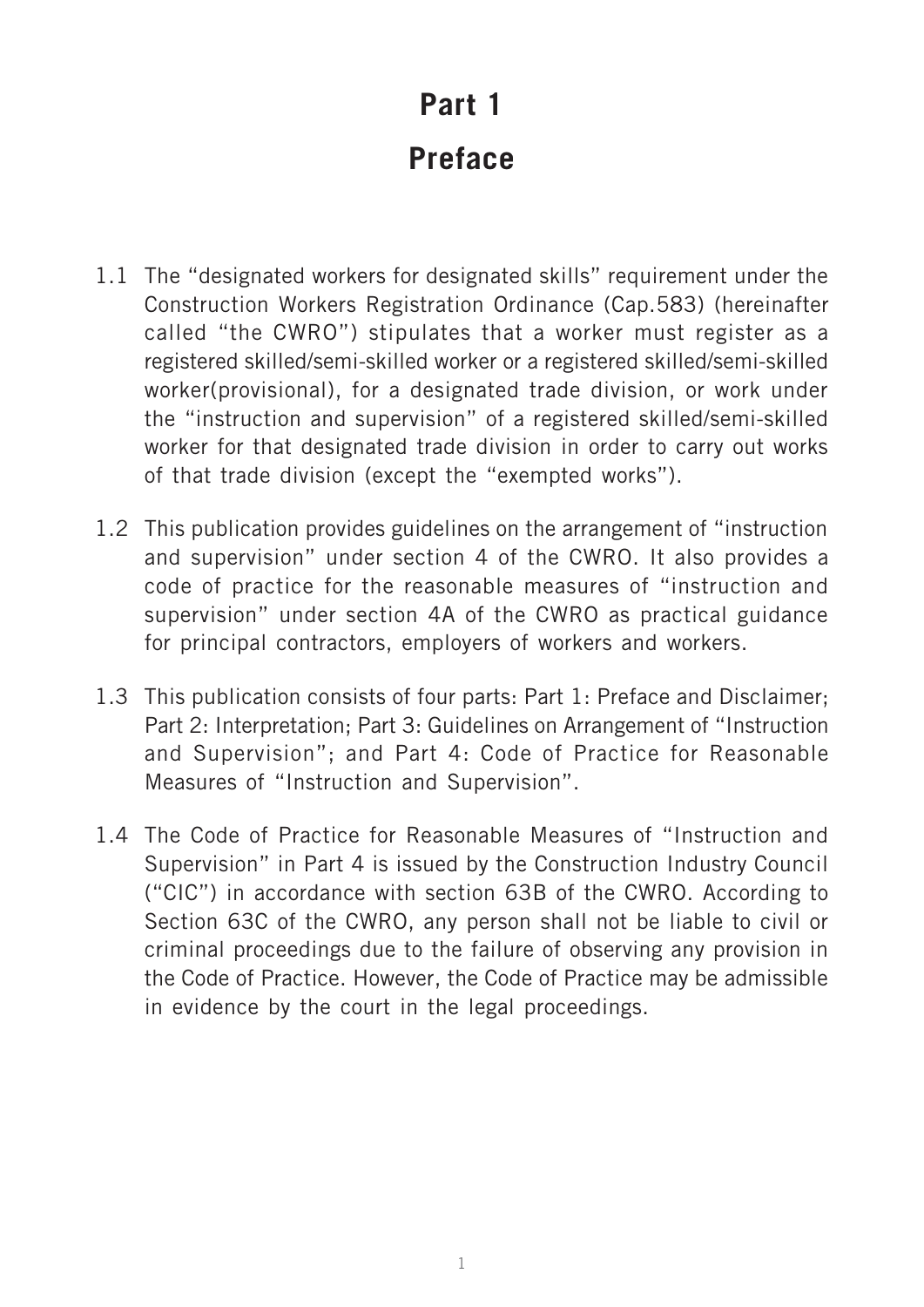### **Disclaimer**

Whilst reasonable efforts have been made to ensure the accuracy of the information contained in this publication, the CIC nevertheless would encourage readers to seek appropriate independent advice from their professional advisers where possible and readers should not treat or rely on this publication as a substitute for such professional advice for taking any relevant actions.

The contents of this publication should not be treated as inclusive of all matters and requirements in relation to the CWRO.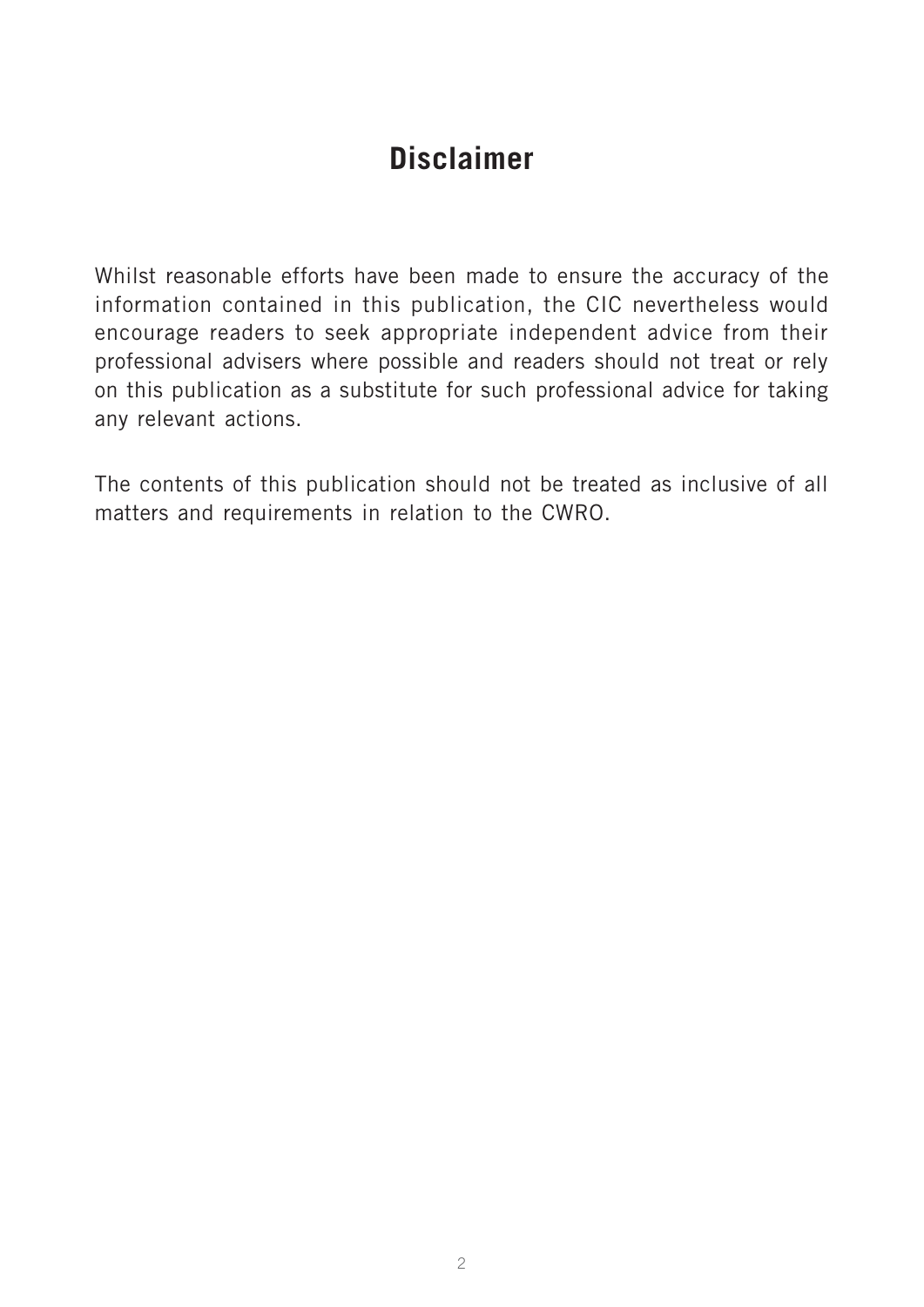### **Part 2**

### **Interpretation**

In this document, unless the context otherwise requires, the terminologies below shall have the following meanings:-

### **2.1 Registered Skilled / Semi-Skilled Worker**

In relation to a designated trade division, means a registered skilled worker or a registered semi-skilled worker for that trade division.

#### **2.2 Registered Skilled / Semi-skilled Worker (Provisional)**

In relation to a designated trade division, means a registered skilled worker (provisional) or a registered semi-skilled worker (provisional) for that trade division.

#### **2.3 Instructor**

In relation to a designated trade division, means a registered skilled/ semi-skilled worker for that trade division, who provides "instruction and supervision" to the other registered construction workers to carry out the construction work that involves any skills of that trade division (i.e. the "relevant skilled worker" as referred to in section 4A of the CWRO).

#### **2.4 Worker under Instruction**

In relation to a designated trade division, means a registered construction worker (i.e. the "registered worker" as referred to in section 4A of the CWRO), who is under "instruction and supervision" to carry out the construction work that involves any skills of that trade division.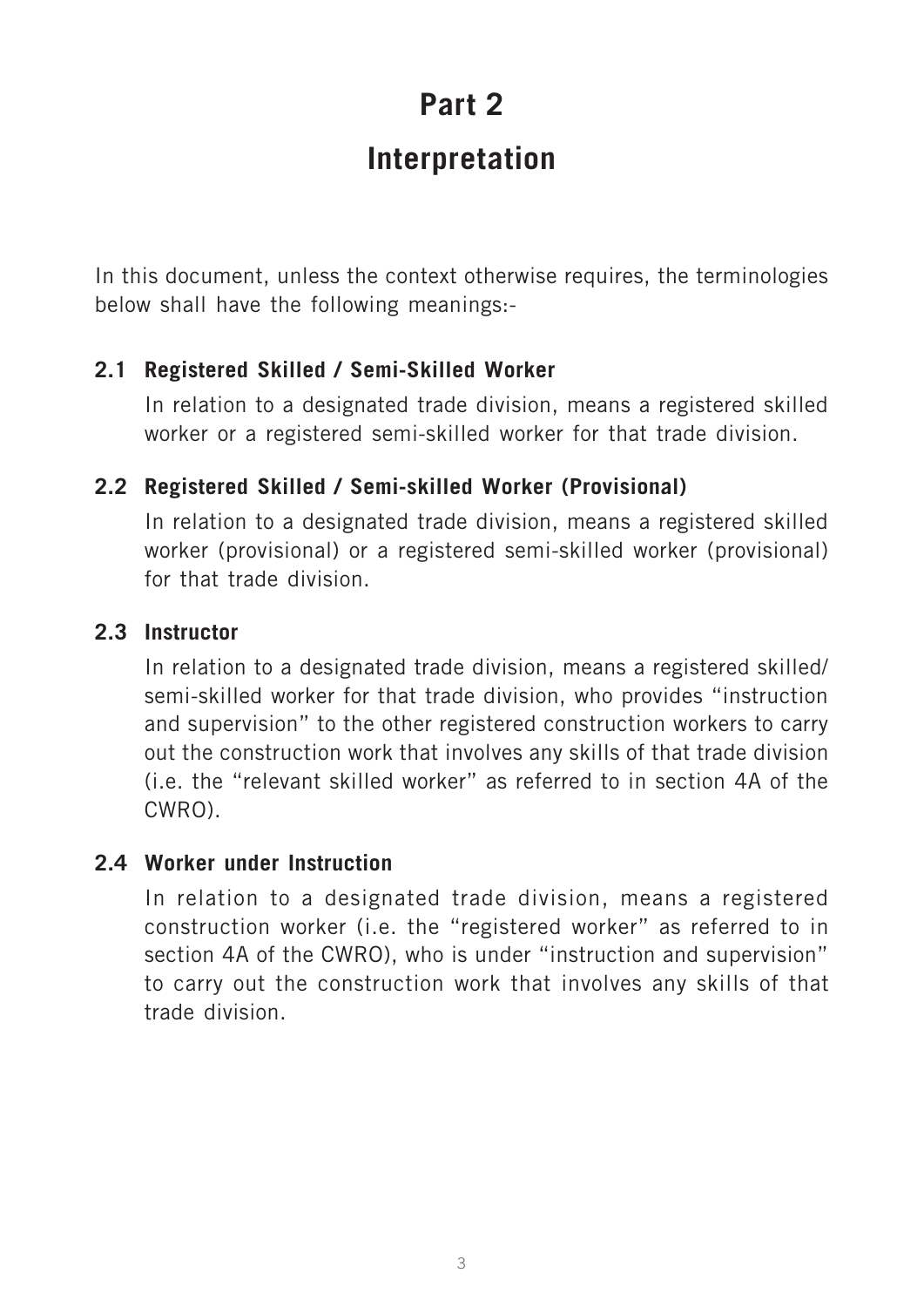### **Part 3**

# **Guidelines on Arrangement of "Instruction and Supervision"**

- 3.1 In accordance with the statutory requirements of the CWRO, any person carrying out on a construction site construction work in relation to a designated trade division must register as a registered skilled/semiskilled worker or registered skilled/semi-skilled worker (provisional) of that trade division, unless the registered construction worker:
	- (a) is carrying out the relevant work under the "instruction and supervision" of a registered skilled/semi-skilled worker for that trade division (section 4 of the CWRO);
	- (b) is carrying out the relevant work under the work-across trade divisions arrangement (section 3A of the CWRO); or
	- (c) is carrying out the exempted works under the CWRO or is a person exempted under the CWRO (section 63A of the CWRO).
- 3.2 To comply with the relevant requirement of "instruction and supervision" in paragraph 3.1(a) above, the principal contractor/employer of the worker shall arrange qualified Instructor to provide "instruction and supervision" to the Worker under Instruction based on the actual situation of the construction site and the construction works, and should determine the appropriate number and ratio of Instructors and Workers under Instruction to ensure that the Instructor can effectively instruct and supervise the Worker under Instruction.
- 3.3 The Instructor should provide guidance to the Worker under Instruction regarding the work content and technical requirements before carrying out the relevant skilled work. The Instructor and the Worker under Instruction should be on duty on the same construction site and be able to identify each other (for instance, knowing each other's nickname and contact method) so that effective communication can be maintained between the Instructor and the Worker under Instruction. Moreover, the Worker under Instruction should be able to consult and seek timely advice from the Instructor during the work.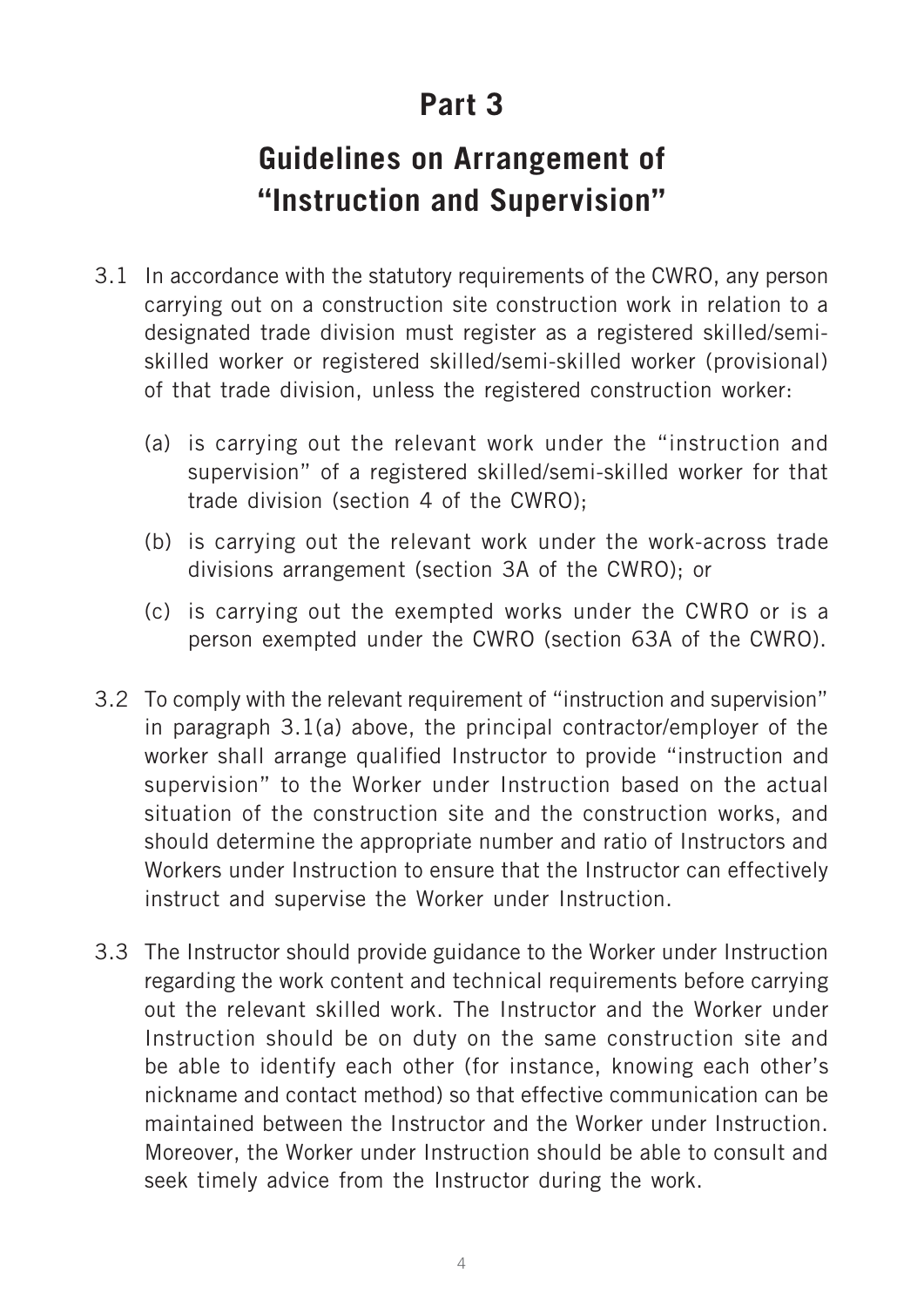### **Part 4**

# **Code of Practice for Reasonable Measures of "Instruction and Supervision"**

- 4.1 In accordance with section 4A of the CWRO, if the principal contractor/ employer of the worker assigns a registered construction worker that has not been registered for the relevant designated trade division (Worker under Instruction) to carry out work of that trade division under the "instruction and supervision" of a registered skilled/semi-skilled worker (Instructor) for that trade division, the principal contractor/ employer of the worker must implement reasonable measures to ensure that the Worker under Instruction can identify his/her Instructor as a registered skilled/semi-skilled worker of the relevant trade division. The Workers under Instruction must be informed of the related measures.
- 4.2 The principal contractor/employer of the worker should develop a set of appropriate reasonable measures in relation to the construction work, and must properly implement those measures when the construction works are being carried out. Under normal circumstances, reasonable measures may include but not limited to any one or a combination of the following recommended options as well as other reasonable measures as deemed appropriate.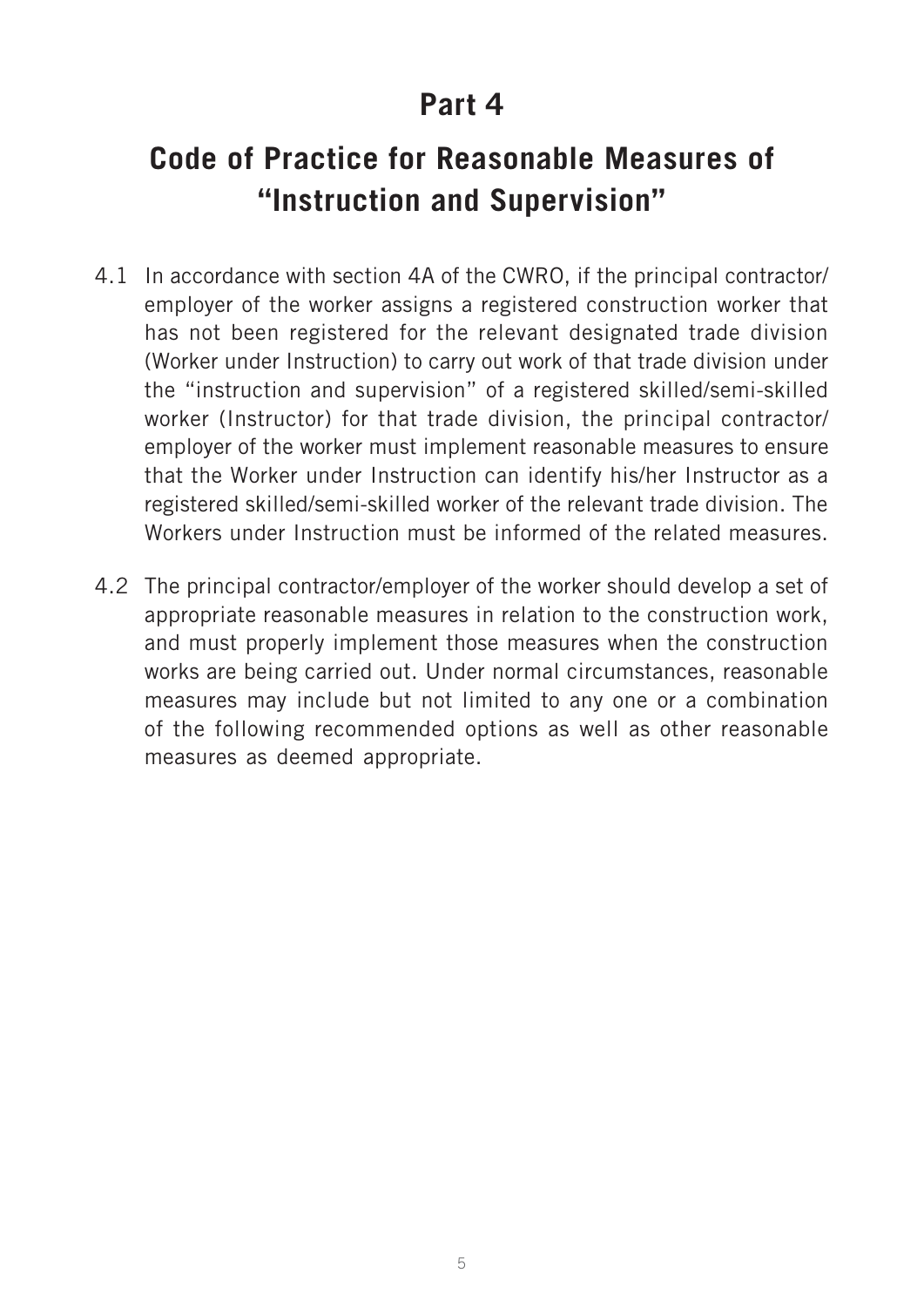### **(a) Recommended Option 1 – Appoint Designated Person**

- (i) Where a Worker under Instruction is assigned to carry out work of the designated trade division under "instruction and supervision", the principal contractor / employer of the worker should appoint a designated person (e.g. foreman, controller of the subcontractor etc.) for the daily work to:
	- arrange a registered skilled/semi-skilled worker of the relevant trade division to act as the Instructor for the Worker under Instruction; and
	- inform the Worker under Instruction orally or in writing to enable him/her to identify the relevant Instructor.
- (ii) Before assigning the Worker under Instruction to carry out on a construction site construction work of the designated trade division(s) (e.g. the first day of work on the construction site), the principal contractor/employer of the worker should explain clearly in writing the arrangement of "instruction and supervision" to the Worker under Instruction (a sample of which is attached at Annex A) and inform the Worker under Instruction about the designated person as appointed.
- (iii) The principal contractor/employer of the worker should ensure that the relevant designated person is aware of his/her delegated duty, and supervise the designated person to earnestly execute the relevant work. The principal contractor/employer of the worker should also ensure that the Worker under Instruction can contact the above designated person for enquiry at all times if necessary.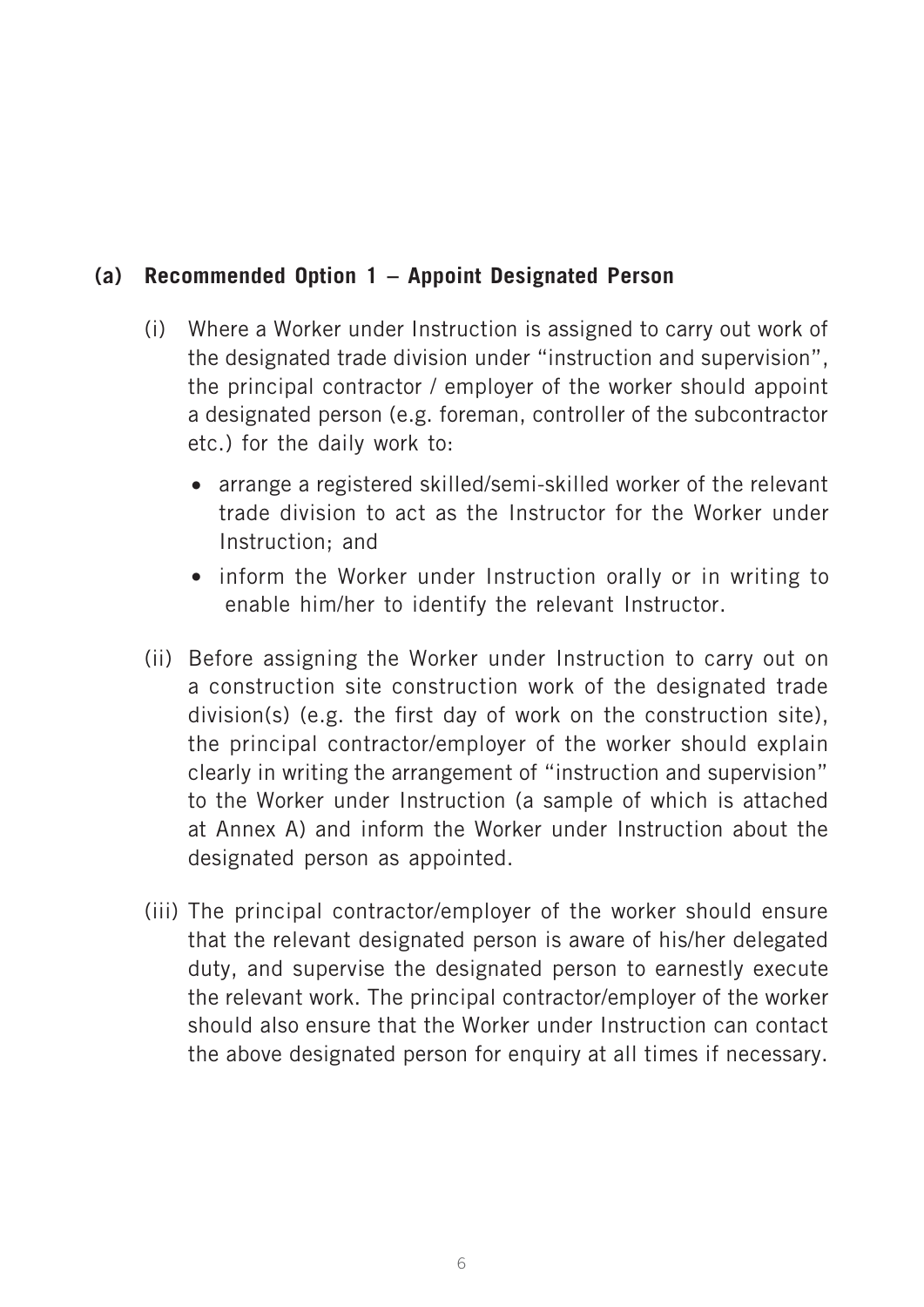### **(b) Recommended Option 2 – Form**

- (i) When the Worker under Instruction is carrying out on a construction site construction work of the designated trade division, the principal contractor/employer of the worker should set out the arrangement of "instruction and supervision" in a form (a sample of which is attached at Annex B), including the identity of the relevant Instructor and his/her registered trade division, so that the Worker under Instruction can identify the relevant Instructor as a registered skilled/semi-skilled worker of the corresponding trade division.
- (ii) The principal contractor/employer of the worker should ensure the form is adequately updated and relevant workers must be notified in a timely manner.

#### **(c) Recommended Option 3 - Label**

- (i) The principal contractor/employer of the worker should stick label(s) on the safety helmets of the Instructor and the Worker under Instruction for identification (a sample of which is attached at Annex C).
- (ii) The principal contractor/employer of the worker should
	- ensure that labels are properly adhered to safety helmets;
	- ensure that the relevant worker (especially the Instructor) will not mistakenly put on the safety helmet of other worker;
	- check the helmets regularly to ensure the label does not cover any damaged parts.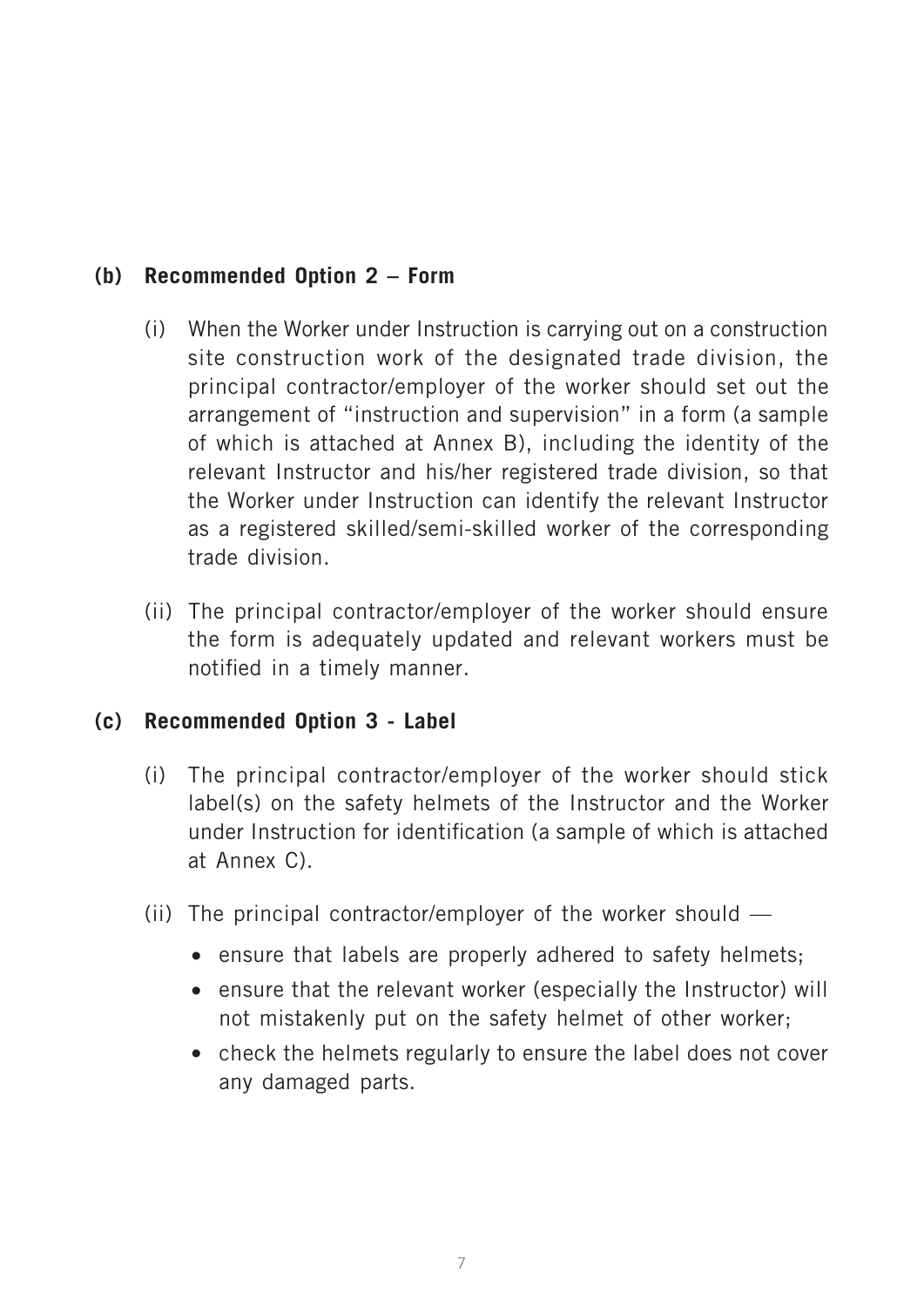## **Annex A Sample of Appoint Designated Person**

| <b>Construction Workers Registration Ordinance</b><br>(Cap.583) |  |  |
|-----------------------------------------------------------------|--|--|
| Name and Registration Number                                    |  |  |
|                                                                 |  |  |
| Name of principal contractor/employer                           |  |  |
| of the Worker under Instruction <sup>*</sup> :                  |  |  |
| Name of construction site/                                      |  |  |
| Title of contract: Title of contract:                           |  |  |
| Contract Number:                                                |  |  |
| Arrangement of "Instruction and Supervision"                    |  |  |

We (the principal contractor/employer of the Worker under Instruction\*), if arrange the Worker under Instruction that has not been registered for the relevant designated trade division to carry out work of that trade division under "instruction and supervision", should implement the following measures to ensure that the Worker under Instruction can identify his/her Instructor as a registered skilled/semi-skilled worker for the relevant designated trade division.

- For the daily work, we have appointed a designated person (foreman/controller of the subcontractor, Mr./Ms. **and his/her telephone number is** ), who will arrange a registered skilled/semi-skilled worker for the relevant designated trade division as the Instructor for the Worker under Instruction and will inform the Worker under Instruction orally or in writing to enable him/her to identify the relevant Instructor.
- The Worker under Instruction can contact the above designated person for enquiry at all times if necessary.

\* Please delete where appropriate.

| Chop/Signature of representative of the<br>principal contractor/employer of the | I understand the above arrangement of<br>"Instruction and Supervision". |
|---------------------------------------------------------------------------------|-------------------------------------------------------------------------|
| Worker under Instruction*:                                                      | Signature of Worker under Instruction:                                  |
|                                                                                 |                                                                         |
| Date:                                                                           | Date:                                                                   |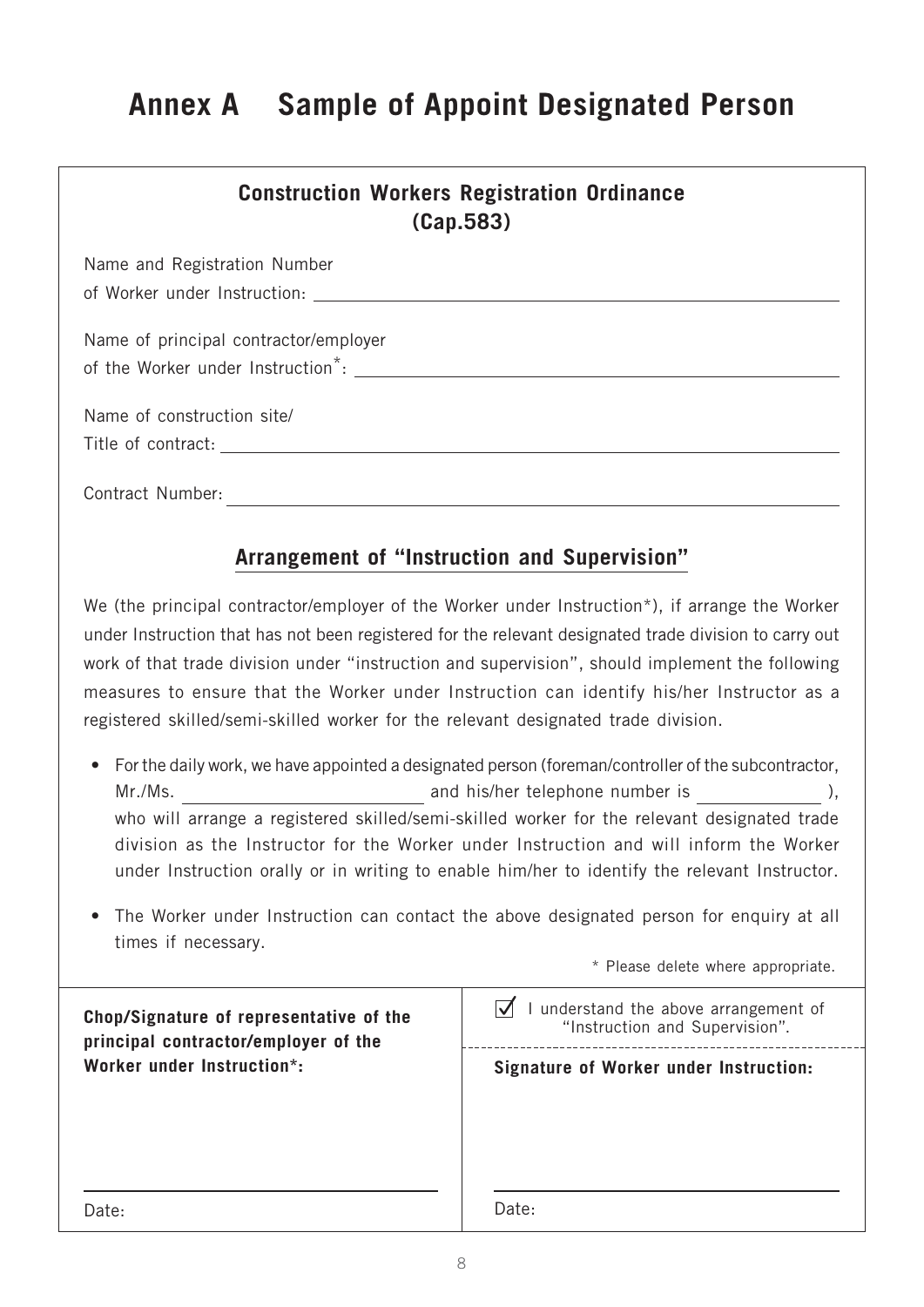## **Annex B Sample of Form**

| <b>Construction Workers Registration Ordinance</b><br>(Cap.583)                                                              |                                                                         |  |
|------------------------------------------------------------------------------------------------------------------------------|-------------------------------------------------------------------------|--|
| Name of principal contractor/employer                                                                                        |                                                                         |  |
| Name of construction site/                                                                                                   |                                                                         |  |
|                                                                                                                              |                                                                         |  |
|                                                                                                                              |                                                                         |  |
| Arrangement of "Instruction and Supervision"                                                                                 |                                                                         |  |
| Name, Registration No. and Registered<br><b>Trade Division of the Instructor</b><br>(please refer to Schedule 1 of the CWRO) | Name, Registration No. and Signature of<br>the Worker under Instruction |  |
|                                                                                                                              |                                                                         |  |
|                                                                                                                              |                                                                         |  |
|                                                                                                                              |                                                                         |  |
|                                                                                                                              |                                                                         |  |
|                                                                                                                              |                                                                         |  |
|                                                                                                                              |                                                                         |  |
|                                                                                                                              |                                                                         |  |
|                                                                                                                              |                                                                         |  |
|                                                                                                                              | * Please delete where appropriate.                                      |  |

**Chop/Signature of representative of the principal contractor/employer of the Worker under Instruction\*:** 

Date: